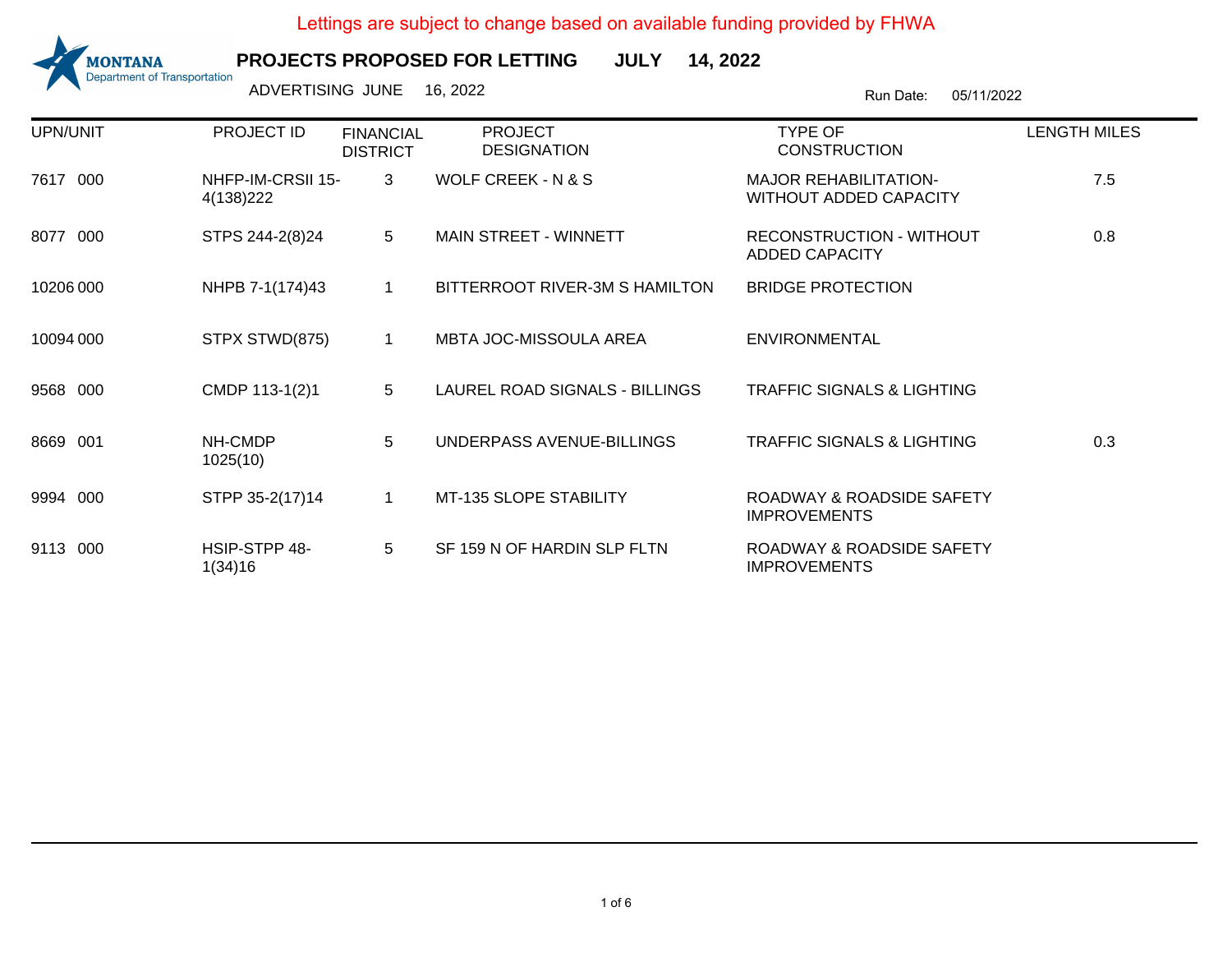

**PROJECTS PROPOSED FOR LETTINGAUGUST 11, 2022**

Run Date: 05/11/2022 ADVERTISING JULY 14, 2022

UPN/UNIT PROJECT ID FINANCIAL **DISTRICT** PROJECT DESIGNATIONTYPE OF CONSTRUCTIONLENGTH MILES9581 000NHPB 90-2(157)79 1 CLARK FORK-5 M E ALBERTON MAJOR BRIDGE REHABILITATION WITHOUT ADDED CAPACITY9176 000 STPP-CRSII 2- 1(69)13<sup>4</sup> EAST OF MILES CITY - EAST RESURFACING-ASPHALT(THINLIFT<=60.OOMM)(INCLUDING14.49677 000 HSIP 55(17) <sup>4</sup> SF189 WIBAUX RR XING RELOCATE RAILROAD/HIGHWAY CROSSINGSAFETY IMPROVEMENTS9828 000NH 5-2(186)30 1 US 93 NORTH-WILDLIFE FENCING ROADWAY & ROADSIDE SAFETY IMPROVEMENTS9992 000STPP 19-2(36)28 1 MT-1 SLOPE STABILITY ROADWAY & ROADSIDE SAFETY IMPROVEMENTS9724 000 STPS 253-1(25)2 <sup>4</sup> SLIDE REPAIR-N OF TERRY ROADWAY & ROADSIDE SAFETY IMPROVEMENTS0.49775 000NH 62-2(28)37 <sup>4</sup> SIGNAL-12TH & W HOLLY-SIDNEY TRAFFIC SIGNALS & LIGHTING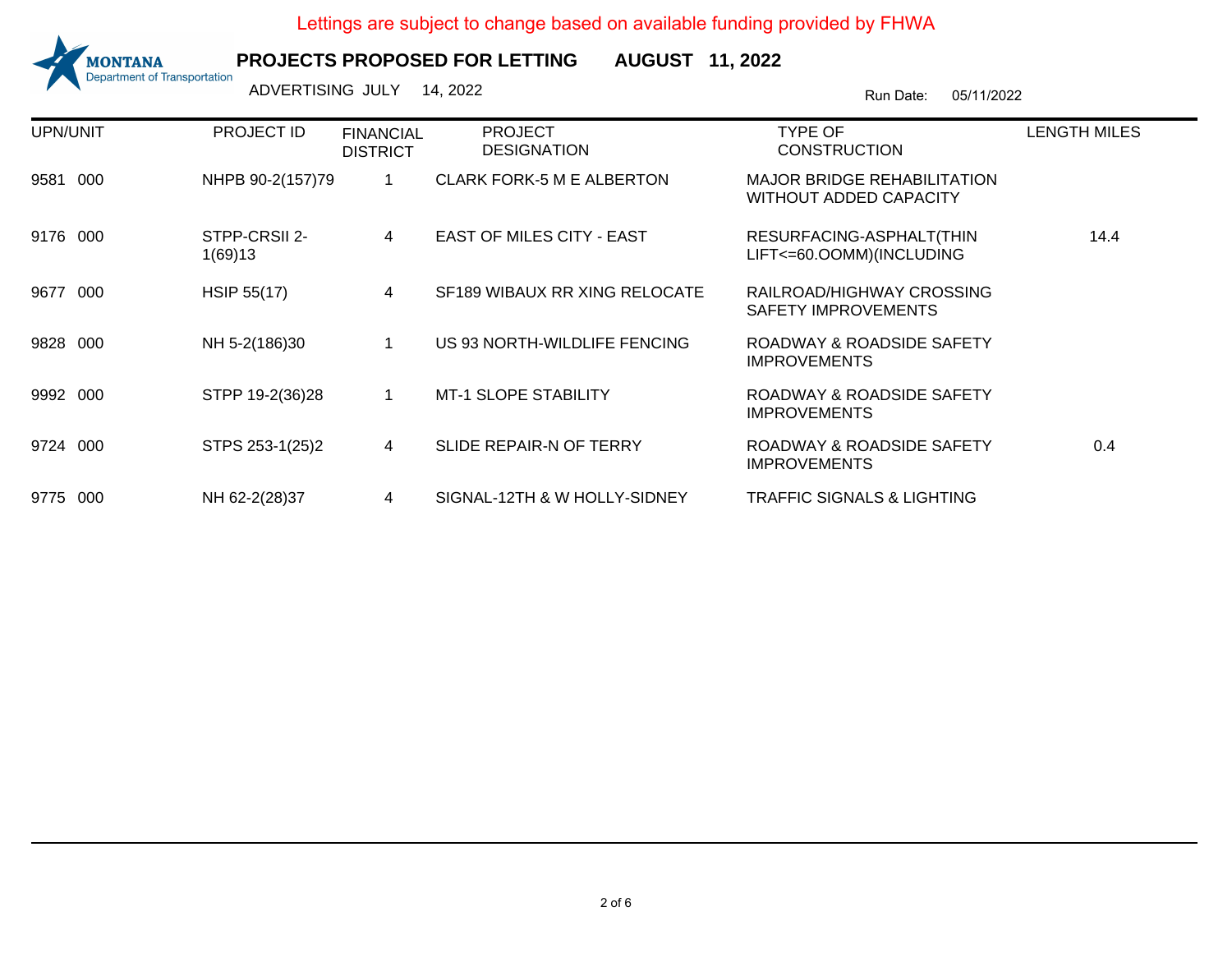

**PROJECTS PROPOSED FOR LETTING**

**SEPTEMBER08, 2022**

ADVERTISING AUGUST 11, 2022 **ADVERTISING AUGUST 11, 2022** 

| UPN/UNIT  | <b>PROJECT ID</b> | <b>FINANCIAL</b><br><b>DISTRICT</b> | <b>PROJECT</b><br><b>DESIGNATION</b> | TYPE OF<br><b>CONSTRUCTION</b>                       | <b>LENGTH MILES</b> |
|-----------|-------------------|-------------------------------------|--------------------------------------|------------------------------------------------------|---------------------|
| 10093 000 | STPX STWD(874)    |                                     | MBTA JOC-KALISPELL AREA              | <b>ENVIRONMENTAL</b>                                 |                     |
| 9570 000  | CMDP 1-6(127)381  | 3                                   | US 2 & 19TH AVE WEST - HAVRE         | <b>TRAFFIC SIGNALS &amp; LIGHTING</b>                |                     |
| 9754 000  | UPP 5820(2)       | 3                                   | <b>GREEN MEADOW DRIVE-HELENA</b>     | RESURFACING-ASPHALT(THIN<br>LIFT<=60.OOMM)(INCLUDING | 3.1                 |
| 9460 000  | TA 24(61)         |                                     | ROUND BUTTE RD PATH-RONAN            | <b>BICYCLE &amp; PEDESTRIAN</b><br><b>FACILITIES</b> |                     |
| 1744 019  | NH-MT 5-2(172)47  |                                     | RONAN - NORTH                        | RECONSTRUCTION - WITH ADDED<br><b>CAPACITY</b>       | 1.1                 |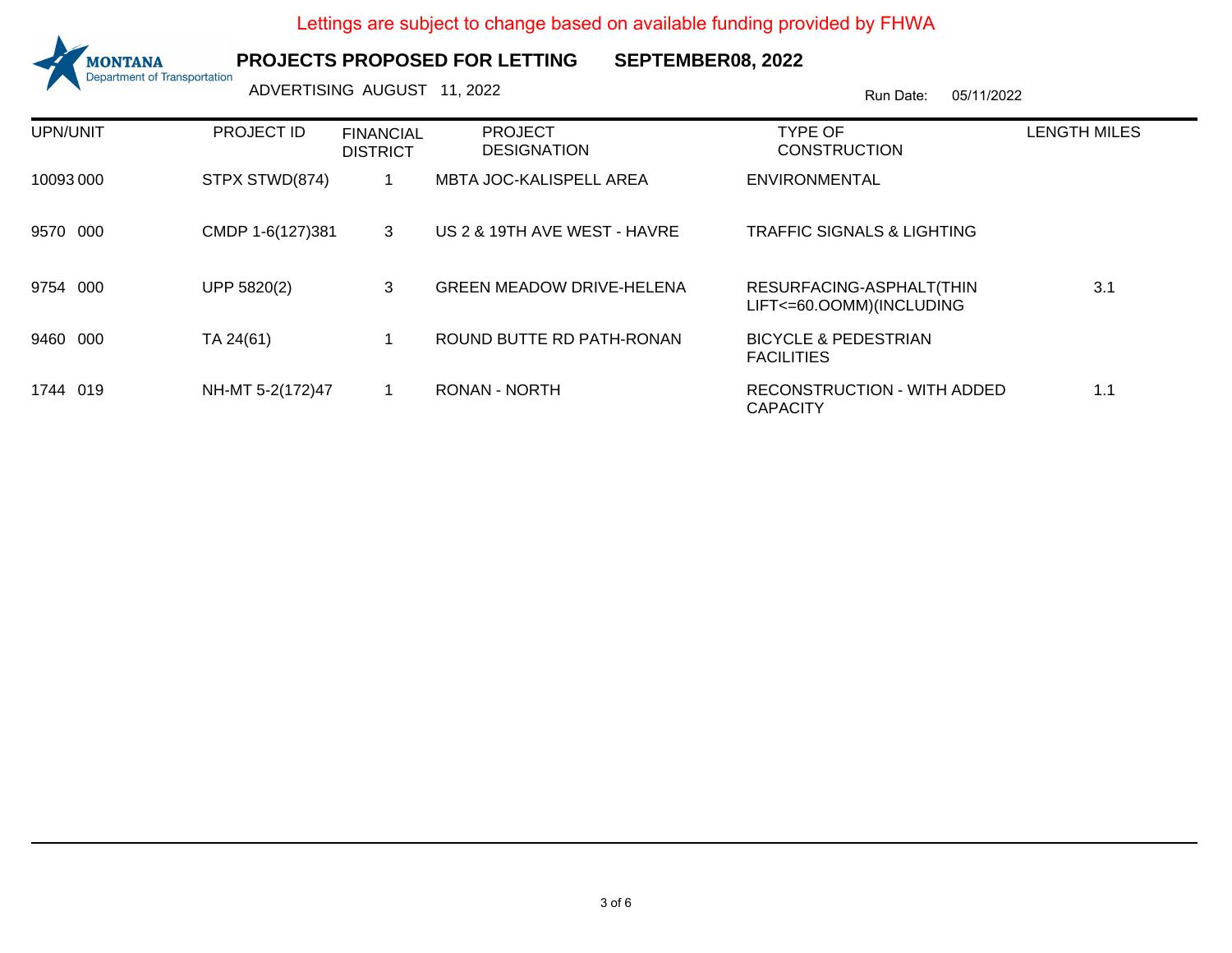

## **PROJECTS PROPOSED FOR LETTING**

**SEPTEMBER22, 2022**

ADVERTISING AUGUST 25, 2022 <br>
Run Date: 05/11/2022

| UPN/UNIT    | PROJECT ID             | <b>FINANCIAL</b><br><b>DISTRICT</b> | <b>PROJECT</b><br><b>DESIGNATION</b> | TYPE OF<br><b>CONSTRUCTION</b>                                      | <b>LENGTH MILES</b> |
|-------------|------------------------|-------------------------------------|--------------------------------------|---------------------------------------------------------------------|---------------------|
| 9952 000    | NH 1-6(143)384         | 3                                   | <b>HAVRE-EAST</b>                    | <b>MINOR REHABILITATION</b>                                         | 9.7                 |
| 9551 001    | NHPB-STPB<br>STWD(748) | 4                                   | <b>GLENDIVE DISTRICT BRIDGE PRES</b> | MAJOR BRIDGE REHABILITATION<br><b>WITHOUT ADDED CAPACITY</b>        |                     |
| 9792<br>000 | STPB 27-3(29)80        | 4                                   | BEAVER CREEK-S OF WIBAUX             | <b>MAJOR BRIDGE REHABILITATION</b><br><b>WITHOUT ADDED CAPACITY</b> |                     |
| 4199<br>005 | NH 56(91)              | 5                                   | <b>BBP-RR O'PASS</b>                 | NEW CONSTRUCTION                                                    | 0.8                 |
| 9913 000    | NHPB 113-1(4)2         | 5                                   | MONTANA AVE OVERPASS- BILLINGS       | <b>BRIDGE PRESERVATION</b>                                          |                     |
| 9993<br>000 | NH 1-1(114)20          |                                     | <b>US-2 SLOPE STABILITY</b>          | ROADWAY & ROADSIDE SAFETY<br><b>IMPROVEMENTS</b>                    |                     |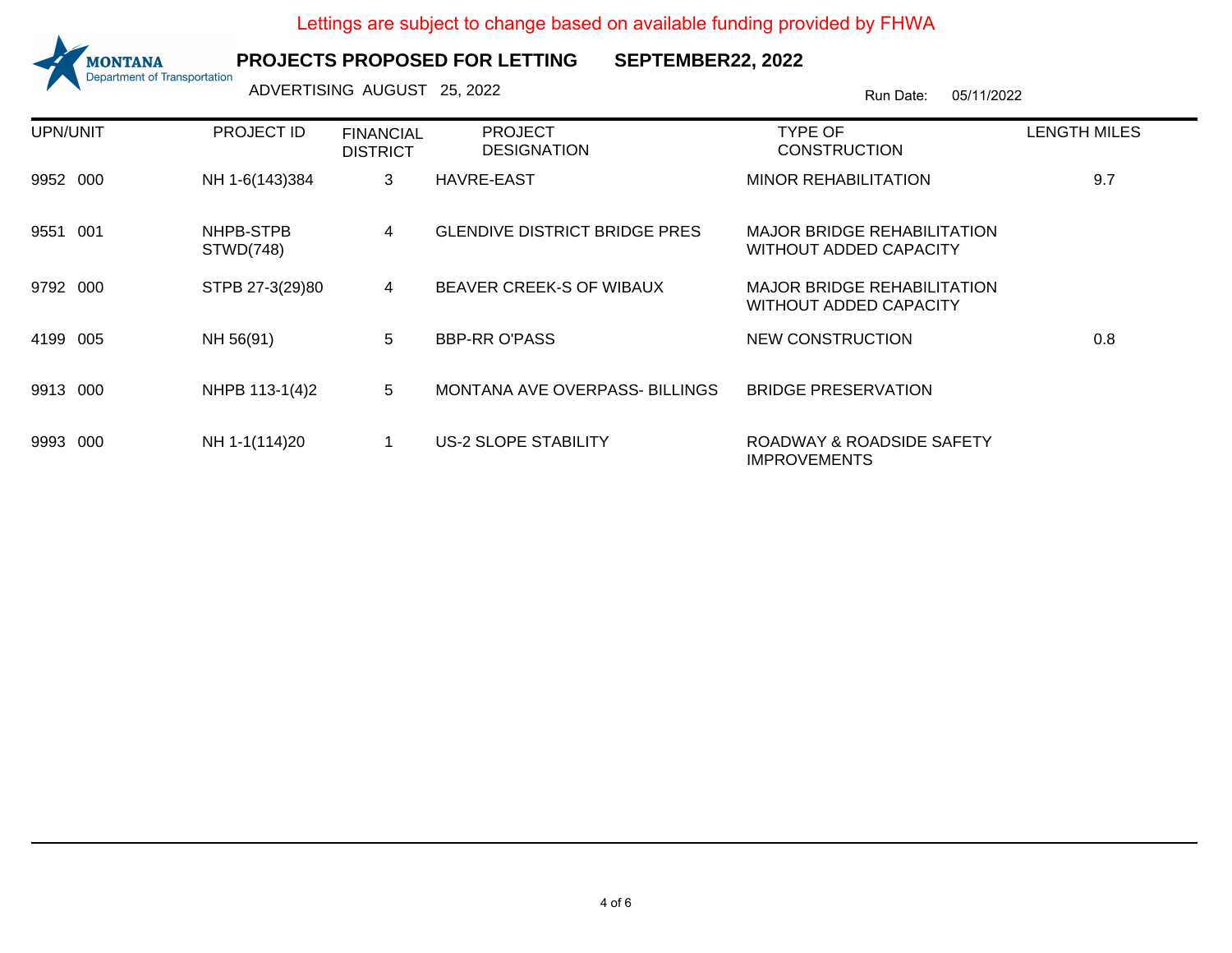

## **PROJECTS PROPOSED FOR LETTING**

**OCTOBER 13, 2022**

ADVERTISING SEPTEMBER15, 2022<br>
Run Date: 05/11/2022

| UPN/UNIT    | <b>PROJECT ID</b>        | <b>FINANCIAL</b><br><b>DISTRICT</b> | <b>PROJECT</b><br><b>DESIGNATION</b> | <b>TYPE OF</b><br><b>CONSTRUCTION</b>                | <b>LENGTH MILES</b> |
|-------------|--------------------------|-------------------------------------|--------------------------------------|------------------------------------------------------|---------------------|
| 10083000    | TA 15(136)               |                                     | PATH PRESERVATION-KALISPELL          | <b>BICYCLE &amp; PEDESTRIAN</b><br><b>FACILITIES</b> |                     |
| 9856 000    | CRSII-IM 90-<br>5(85)274 | 2.5                                 | <b>I-90 INCIDENT MANAGEMENT</b>      | ROADWAY & ROADSIDE SAFETY<br><b>IMPROVEMENTS</b>     |                     |
| 000<br>8534 | NH 1-10(78)644           | 4                                   | US 2 - CULBERTSON                    | RECONSTRUCTION - WITH ADDED<br><b>CAPACITY</b>       | 1.3                 |
| 000<br>9481 | STPP 89-1(16)0           | 2                                   | DILLON - URBAN (P-89)                | <b>MINOR REHABILITATION</b>                          | 1.7                 |
| 10005 000   | IM 15-1(130)64           | 2                                   | DILLON-APEX                          | <b>RESURFACING - SEAL &amp; COVER</b>                | 11                  |